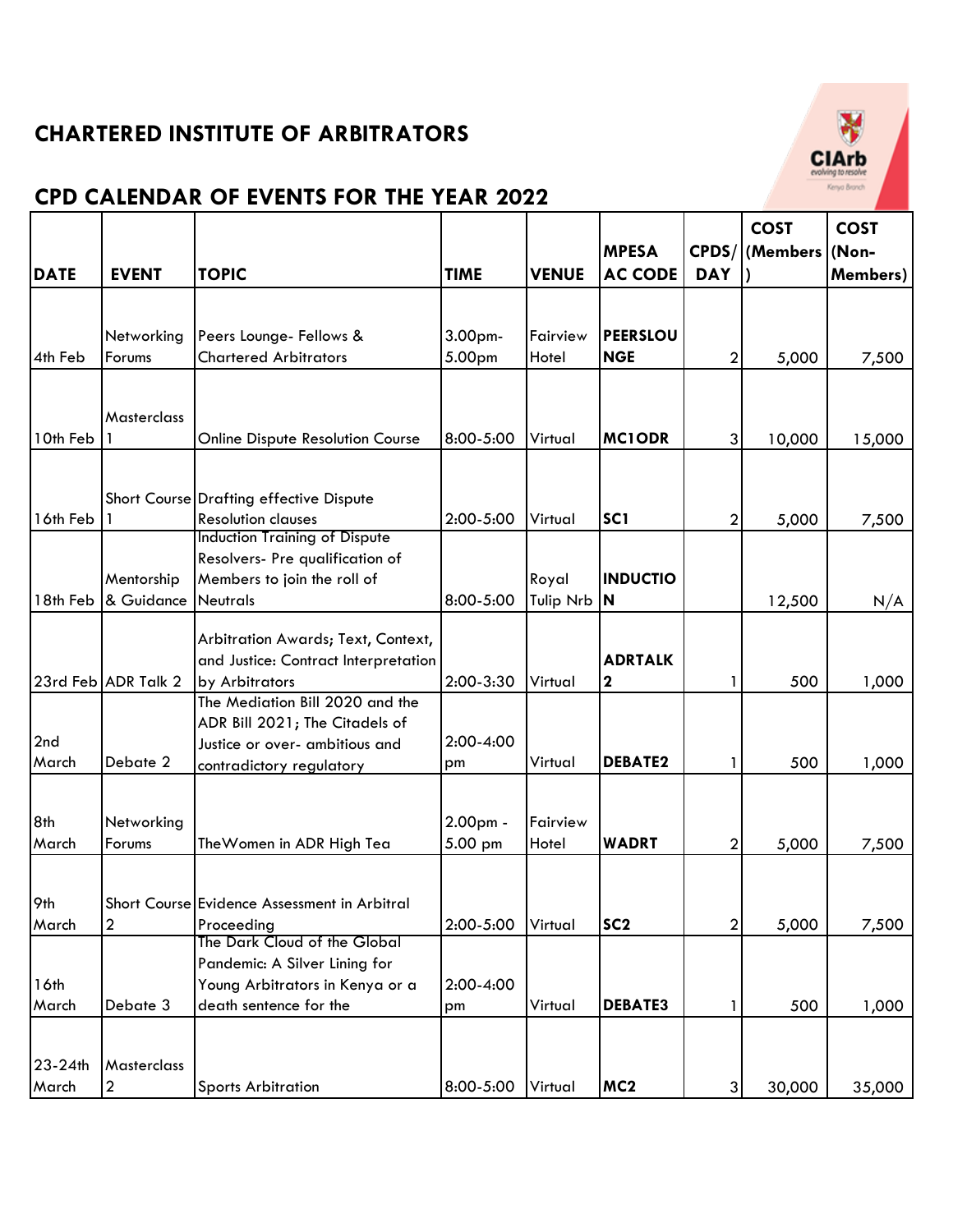

|                  |                          |                                             |             |                  |                 |                  | <b>COST</b> | <b>COST</b>      |
|------------------|--------------------------|---------------------------------------------|-------------|------------------|-----------------|------------------|-------------|------------------|
|                  |                          |                                             |             |                  | <b>MPESA</b>    | CPDS/            | (Members    | (Non-            |
| <b>DATE</b>      | <b>EVENT</b>             | <b>TOPIC</b>                                | <b>TIME</b> | <b>VENUE</b>     | <b>AC CODE</b>  | <b>DAY</b>       |             | <b>Members</b> ) |
|                  |                          | The place/ seat in International            |             |                  |                 |                  |             |                  |
|                  |                          | Arbitration; The Proper Law of An           |             |                  |                 |                  |             |                  |
| 29th             |                          | <b>Arbitration Agreement: Making</b>        |             |                  | <b>ADRTALK</b>  |                  |             |                  |
| March            | ADR Talk 3               | Sense of A Muddle?                          | 2:00-3:30   | Virtual          | 3               |                  | 500         | 1,000            |
|                  |                          |                                             |             |                  |                 |                  |             |                  |
|                  | Networking               |                                             |             | Royal            |                 |                  |             |                  |
| 1st April        | Forums                   | The Young Members Connect                   | 2:00-5:00   | <b>Tulip Nrb</b> | <b>YMGNET</b>   | $\mathbf{2}$     | 3,500       | 5,000            |
|                  |                          |                                             |             |                  |                 |                  |             |                  |
|                  |                          |                                             |             |                  |                 |                  |             |                  |
| 12th<br>April    | <b>Short Course</b><br>3 | <b>Dispute Adjudication Boards</b>          | 2:00-5:00   | Virtual          | SC <sub>3</sub> | $\mathbf{2}$     | 5,000       | 7,500            |
|                  |                          |                                             |             |                  |                 |                  |             |                  |
|                  |                          |                                             |             |                  |                 |                  |             |                  |
| 26 <sub>th</sub> |                          |                                             |             |                  |                 |                  |             |                  |
| April            | <b>AGM</b>               | <b>Annual General Meeting</b>               | <b>TBA</b>  | Hybrid.          |                 | $\mathbf{2}$     | Free        | Free             |
|                  | ClArb                    |                                             |             |                  |                 |                  |             |                  |
| 28-29th          |                          | International Disruptions & Innovation: ADR | 8.00-       | Hybrid/          |                 |                  |             |                  |
| April            | Conference               | Today & Tomorrow                            | 5.00pm      | <b>Nrb</b>       | <b>INTCONF</b>  | $\boldsymbol{2}$ | <b>TBC</b>  | <b>TBC</b>       |
|                  |                          |                                             |             |                  |                 |                  |             |                  |
|                  |                          | ADR Professionl Etiquette; The              |             |                  |                 |                  |             |                  |
| 11th             |                          | Phenomenon of the Ailing                    |             |                  | <b>ADRTALK</b>  |                  |             |                  |
| May              | ADR Talk 4               | Arbitrator and Its Consequences             | 2:00-3:30   | Virtual          | 4               | 1                | 500         | 1,000            |
|                  |                          |                                             |             |                  |                 |                  |             |                  |
| 18th             |                          | Short Course Determination & limitation of  |             |                  |                 |                  |             |                  |
| May              | 4                        | recoverable Costs                           | 2:00-5:00   | Virtual          | SC <sub>4</sub> | 2                | 5,000       | 7,500            |
|                  |                          |                                             |             |                  |                 |                  |             |                  |
| 24-25th          | Masterclass              |                                             |             |                  |                 |                  |             |                  |
| May              | 3                        | 3rd Party Funding                           | 8:00-5:00   | Virtual          | <b>MC3PF</b>    | 3 <sup>1</sup>   | 30,000      | 35,000           |
|                  |                          |                                             |             |                  |                 |                  |             |                  |
|                  |                          | Proper Governance Practices &               |             |                  |                 |                  |             |                  |
|                  |                          | <b>Resolution of Governance Related</b>     |             |                  | <b>ADRTALK</b>  |                  |             |                  |
| 3rd June         | ADR Talk 5               | <b>Disputes</b>                             | 2:00-3:30   | Virtual          | 5               |                  | 500         | 1,000            |
|                  |                          |                                             |             |                  |                 |                  |             |                  |
|                  |                          | Damages and Costs: Fair                     | 2:00-4:00   |                  |                 |                  |             |                  |
| 7th June         | Debate 4                 | Compensation Can Be Too Much.               | pm          | Virtual          | <b>DEBATE4</b>  | 1                | 500         | 1,000            |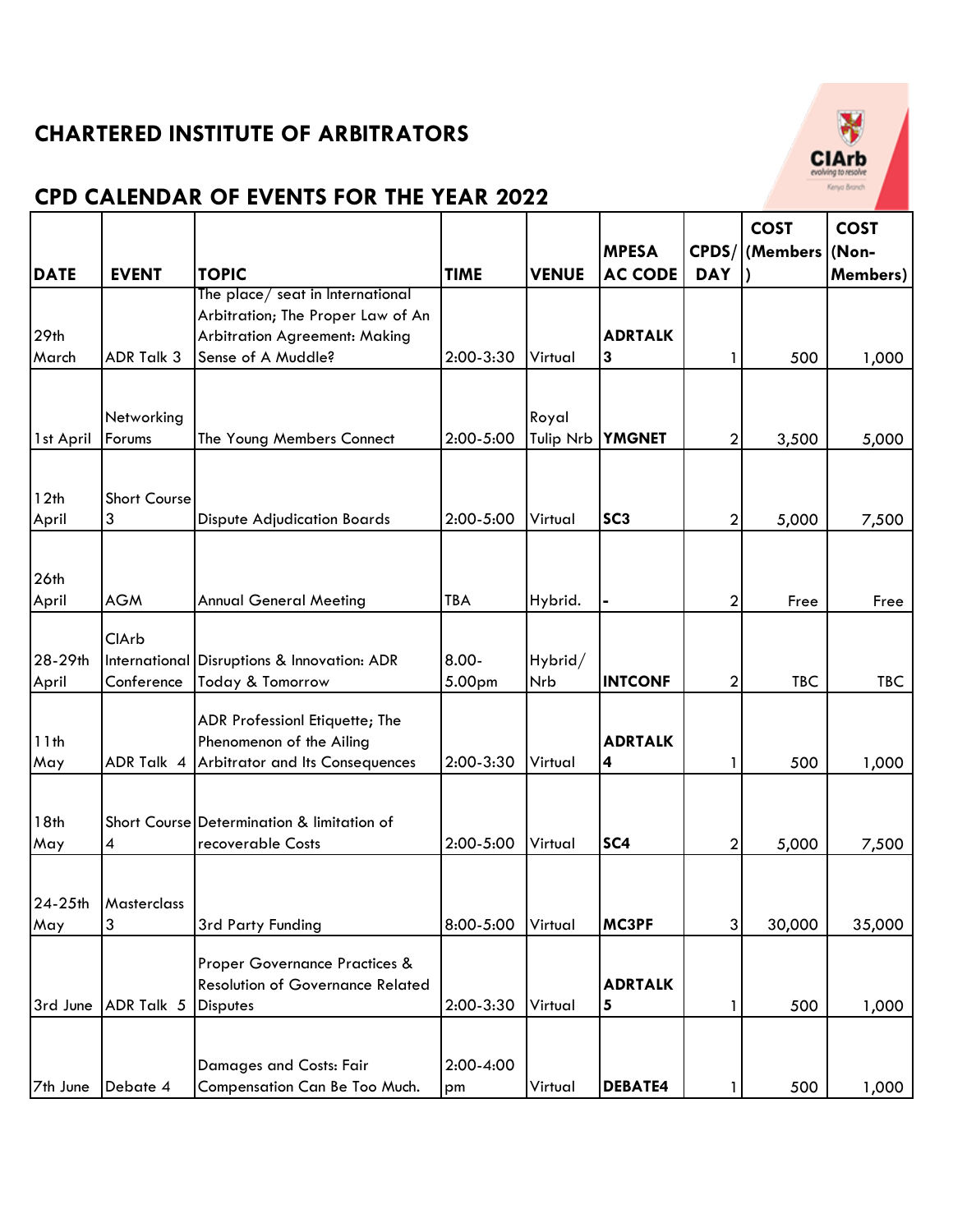

|                 |                      |                                                    |             |              |                         |                | <b>COST</b> | <b>COST</b>      |
|-----------------|----------------------|----------------------------------------------------|-------------|--------------|-------------------------|----------------|-------------|------------------|
|                 |                      |                                                    |             |              | <b>MPESA</b>            | CPDS/          | (Members    | (Non-            |
| <b>DATE</b>     | <b>EVENT</b>         | <b>TOPIC</b>                                       | <b>TIME</b> | <b>VENUE</b> | <b>AC CODE</b>          | <b>DAY</b>     |             | <b>Members</b> ) |
|                 |                      |                                                    |             |              |                         |                |             |                  |
|                 |                      |                                                    |             |              |                         |                |             |                  |
|                 |                      | Short Course Resolution of Disputes within the Oil |             |              | <b>SHORTCO</b><br>URSE5 |                |             |                  |
| $15th$ June $5$ |                      | & Gas industry                                     | 2:00-5:00   | Virtual      |                         | $\overline{2}$ | 5,000       | 7,500            |
|                 |                      |                                                    |             |              |                         |                |             |                  |
| 22-23rd         | <b>Masterclass</b>   |                                                    |             |              | <b>MARITIME</b>         |                |             |                  |
| June            | 5                    | Course in Maritime Arbitration                     | 8:00-5:00   | Virtual      | <b>ARB</b>              | $\mathbf{3}$   | 30,000      | 35,000           |
|                 |                      |                                                    |             |              |                         |                |             |                  |
|                 |                      | Short Course Procedural Law & Rules in Arbitral    |             |              |                         |                |             |                  |
| 6th July        | 6                    | Practice                                           | 2:00-5:00   | Virtual      | <b>SCPL</b>             | $\overline{2}$ | 5,000       | 7,500            |
|                 |                      |                                                    |             |              |                         |                |             |                  |
|                 |                      | <b>Commercial Sector Professionnal</b>             |             |              |                         |                |             |                  |
|                 | Networking           | Lounge-Finance, Accounts, Bankers,                 | $2.00 -$    | Sarova       | <b>SECTORC</b>          |                |             |                  |
| 7th July        | Forums               | Insurance etc                                      | 5.00pm      | Panafric     | OM                      | $\mathbf{2}$   | 5,000       | 7,500            |
|                 |                      | Kenya's preparedness for the                       |             |              |                         |                |             |                  |
|                 |                      | 2022 General Election Disputes.                    |             |              |                         |                |             |                  |
|                 | 14th July Debate 5   | Where are we and where are we                      | 2:00-4:00   | Virtual      | <b>DEBATE5</b>          | 1              | 500         |                  |
|                 |                      | going?<br>Speed and costs in International         | pm          |              |                         |                |             | 1,000            |
|                 |                      | Arbitration. Three key Arbitration                 |             |              |                         |                |             |                  |
|                 |                      | rules: Expedited Procedure,                        |             |              | <b>ADRTALK</b>          |                |             |                  |
|                 | 20th July ADR Talk 6 | <b>Emergency Arbitrators, Early</b>                | 2:00-3:30   | Virtual      | 6                       |                | 500         | 1,000            |
|                 |                      |                                                    |             |              |                         |                |             |                  |
|                 |                      |                                                    |             |              |                         |                |             |                  |
| $27 -$          | <b>Masterclass</b>   |                                                    |             |              |                         |                |             |                  |
| 28thJuly        | 6                    | 1995 Law of Arbitration                            | 8:00-5:00   | Virtual      | MC6                     | $\mathbf{3}$   | 30,000      | 35,000           |
|                 |                      |                                                    |             |              |                         |                |             |                  |
| 9th             |                      | Adhoc v. Administered Arbitration: 2:00-4:00       |             |              |                         |                |             |                  |
| August          | Debate 6             | solution to ethical issues                         | pm          | Virtual      | <b>DEBATE6</b>          | 1              | 500         | 1,000            |
|                 |                      |                                                    |             |              |                         |                |             |                  |
|                 |                      |                                                    |             |              |                         |                |             |                  |
| 16th            |                      | How to avoid delays in ADR                         |             |              | <b>ADRTALK</b>          |                |             |                  |
| August          | ADR Talk 7           | Proceedings                                        | 2:00-3:30   | Virtual      | 7                       | 1              | 500         | 1,000            |
|                 |                      |                                                    |             |              |                         |                |             |                  |
| 29-30th         | Masterclass          |                                                    |             |              |                         |                |             |                  |
| August          |                      | <b>FIDIC Contracts</b>                             | 8:00-5:00   | Virtual      | <b>MFIDIC</b>           | $\overline{3}$ | 30,000      | 35,000           |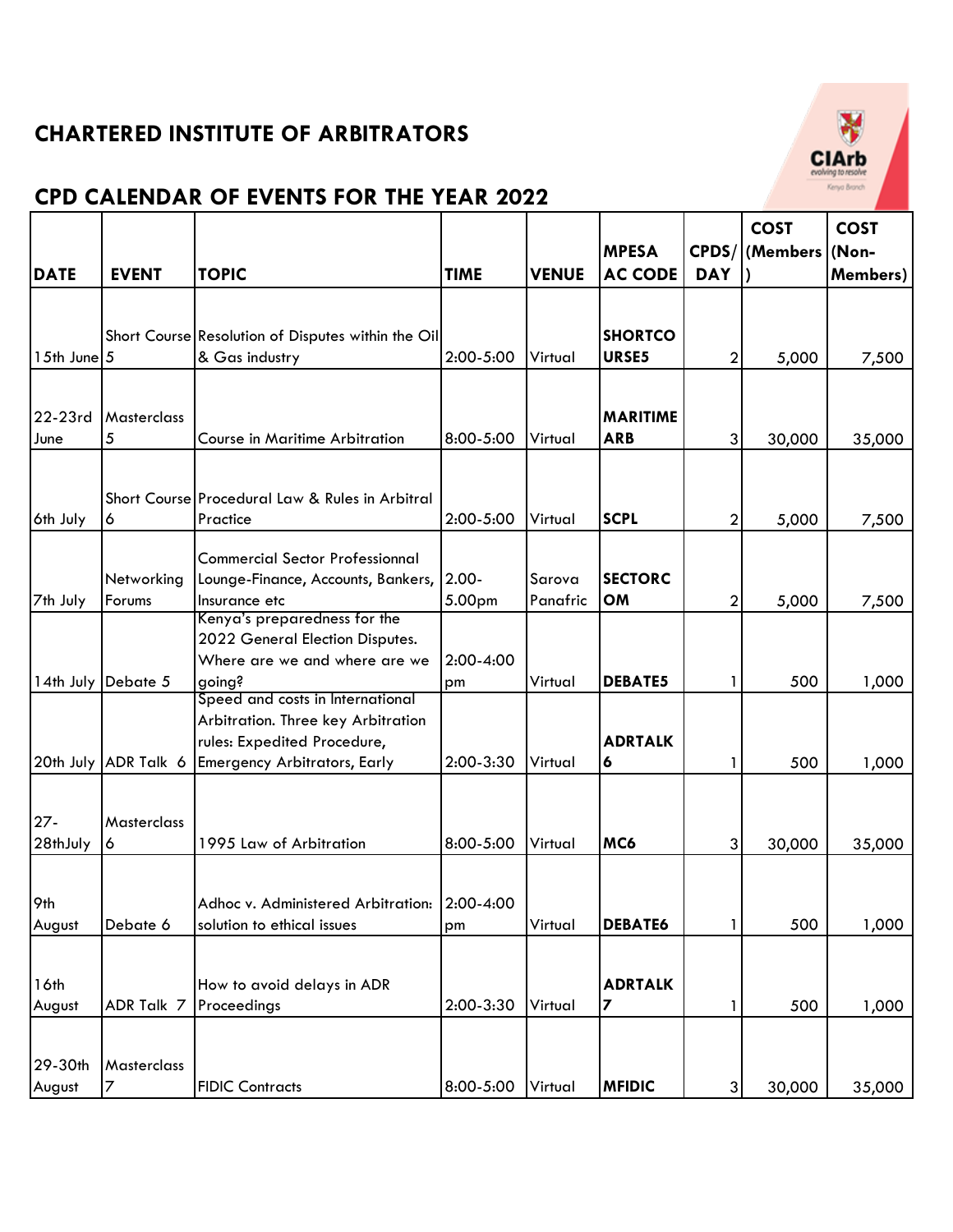

|                   |              |                                                               |             |              |                 |                | <b>COST</b> | <b>COST</b> |
|-------------------|--------------|---------------------------------------------------------------|-------------|--------------|-----------------|----------------|-------------|-------------|
|                   |              |                                                               |             |              | <b>MPESA</b>    | CPDS/          | (Members    | (Non-       |
| <b>DATE</b>       | <b>EVENT</b> | <b>TOPIC</b>                                                  | <b>TIME</b> | <b>VENUE</b> | <b>AC CODE</b>  | <b>DAY</b>     |             | Members)    |
|                   |              |                                                               |             |              |                 |                |             |             |
|                   |              | Short Course Requirements of an enforceable                   | 2:00-4:00   |              |                 |                |             |             |
| 7th Sept          |              | Award                                                         | pm          | Virtual      | SC <sub>7</sub> | $\mathbf{2}$   | 500         | 1,000       |
|                   |              |                                                               |             |              |                 |                |             |             |
|                   |              |                                                               |             |              |                 |                |             |             |
| $13 - 15$ th      |              |                                                               |             | Physical     |                 |                |             |             |
| Sept              | Mentorship   | Mootcourt competition                                         | <b>TBC</b>  | tbc          | <b>MOOT</b>     | $\mathbf{2}$   | <b>TBC</b>  | <b>TBC</b>  |
|                   |              | The state of ADR in Kenya in                                  |             |              |                 |                |             |             |
|                   |              | 2022; Demystifying the good, the                              | 2:00-4:00   |              |                 |                |             |             |
| 21st Sept Debate7 |              | bad and the ugly                                              | pm          | Virtual      | <b>DEBATE7</b>  |                | 500         | 1,000       |
|                   |              | <b>Construction Sector Professional</b>                       |             |              |                 |                |             |             |
|                   |              | Lounge- Engineers, QSs, Architects,                           |             |              |                 |                |             |             |
| 30th              | Networking   | <b>Construction Managers Contracters 2.00-</b>                |             | Sarova       | <b>SECTORC</b>  |                |             |             |
| Sept              | Forums       | etc<br>The place of international                             | 5.00pm      | Panafric     | ON              | 2              | 5,000       | 7,500       |
|                   |              | arbitration in domestic law. Does                             |             |              |                 |                |             |             |
| 14th              |              | <b>International Arbitration Enfeeble</b>                     |             |              | <b>ADRTALK</b>  |                |             |             |
| October           | ADR Talk 8   | or Enhance Local Legal Institutions?                          | 2:00-3:30   | Virtual      | 8               |                | 500         | 1,000       |
|                   |              |                                                               |             |              |                 |                |             |             |
|                   |              | Legal Sector Professional Lounge-                             |             |              |                 |                |             |             |
|                   | Networking   | Lawyers, Advocates, Corporate                                 | $2.00 -$    | Sarova       | <b>SECTORLE</b> |                |             |             |
| 18th Oct          | Forums       | Secretaries                                                   | 5.00pm      | Panafric     | G               | 2              | 5,000       | 7,500       |
|                   |              |                                                               |             |              |                 |                |             |             |
|                   |              | Short Course Navigating documents only                        | 2:00-4:00   |              |                 |                |             |             |
| 19th Oct          | 8            | Arbitration                                                   | pm          | Virtual      | SC <sub>8</sub> | $\overline{2}$ | 5,000       | 7,500       |
|                   |              |                                                               |             |              |                 |                |             |             |
| 25-26th           |              |                                                               |             |              |                 |                |             |             |
| Oct               | Masterclass  | <b>Construction Claims</b>                                    | 8:00-5:00   | Virtual      | <b>MCLAIMS</b>  | $\overline{3}$ | 30,000      | 35,000      |
|                   |              |                                                               |             |              |                 |                |             |             |
|                   |              | The ADR Bill; Analysing the ADR                               |             |              |                 |                |             |             |
|                   |              | Bill from a domestic and                                      |             |              | <b>ADRTALK</b>  |                |             |             |
| 2nd Nov           | ADR Talk 9   | International lens                                            | 2:00-3:30   | Virtual      | 9               |                | 500         | 1,000       |
|                   |              |                                                               |             |              |                 |                |             |             |
|                   |              | Mandatory Mediation; Heralding<br>a Change in the Practice of | 2:00-4:00   |              |                 |                |             |             |
| 15th Nov Debate8  |              | Dispute Resolution                                            |             | Virtual      | <b>DEBATE8</b>  |                | 500         | 1,000       |
|                   |              |                                                               | pm          |              |                 |                |             |             |